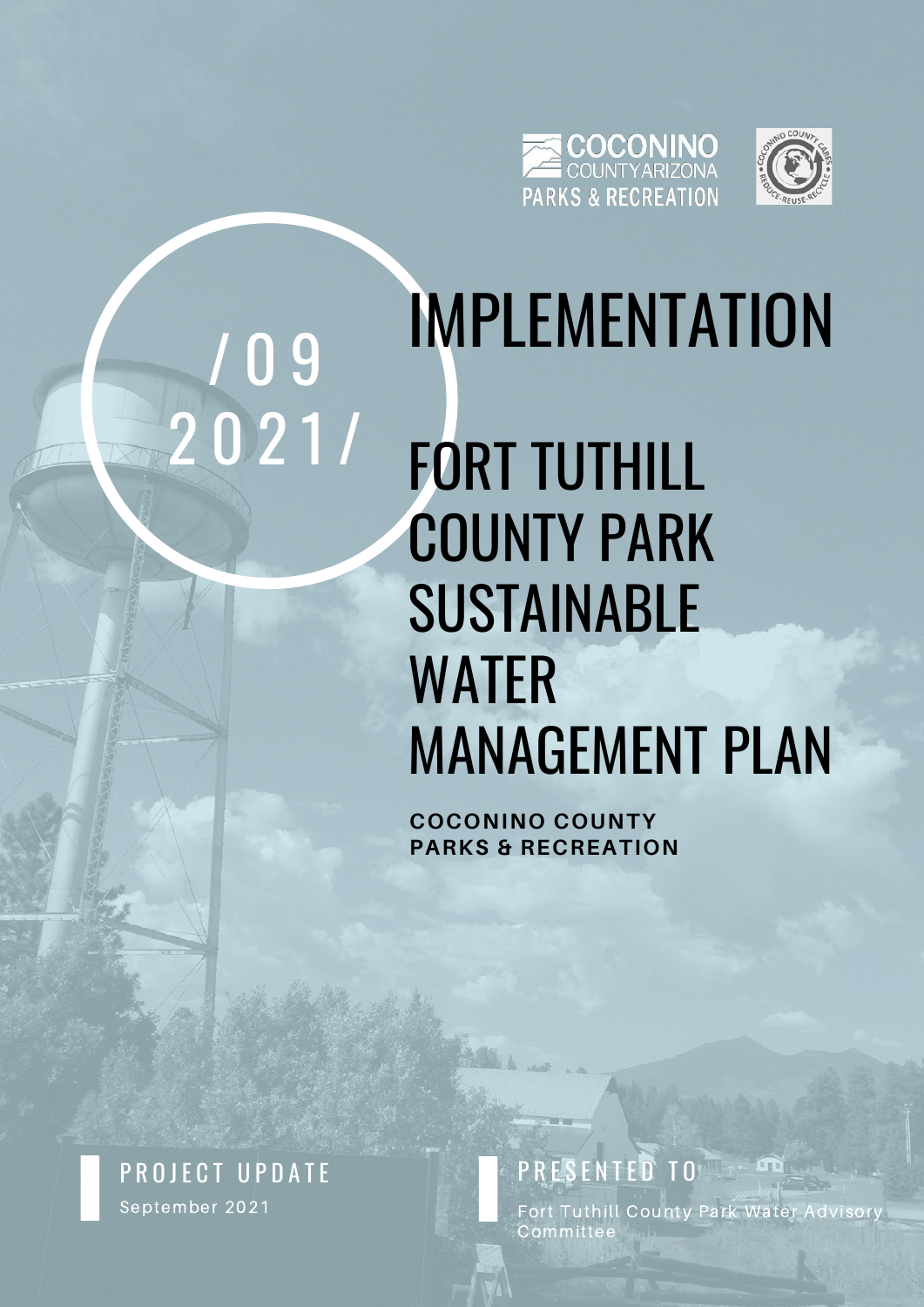#### Fort Tuthill County Park Sustainable Water Management Plan IM PLEMENTATION

#### COCONINO COUNTY

Coconino County is committed to excellence in serving the community, including being responsive, efficient, and innovative water stewards. With the approval of snowmaking at Fort Tuthill County Park, Coconino County created a Green Fund that would be used for projects that have a sustainable value and benefit other partners and the public.

#### WATER ADVISORY **COMMITTEE**

The Fort Tuthill County Park Water Advisory Committee provides County staff with direction and feedback on the development of a comprehensive Sustainable Water Management Plan for Fort Tuthill County Park that consists of strategies, resources, and costs for the reduction of potable water consumption at the park. The committee is comprised of stakeholders and local expertise in the matter of water resources.

### CONTACT US

(928) 679-8000 2446 Fort Tuthill Loop Flagstaff, AZ 86005

[Coconino.AZ.Gov/Parks](https://coconino.az.gov/274/Parks-Recreation)

f [facebook.com/coconinoparksandrec](https://www.facebook.com/coconinoparksandrec)

parksrec@coconino.az.gov

#### THE PLAN

The Fort Tuthill County Park Sustainable Water Management Plan was developed through a collaborative effort by internal leadership and the community. The Plan provides a model and foundational tool for strategic water planning and coordination throughout Coconino County. Read the plan at Coconino.AZ.Gov/Parks/Sustainability.

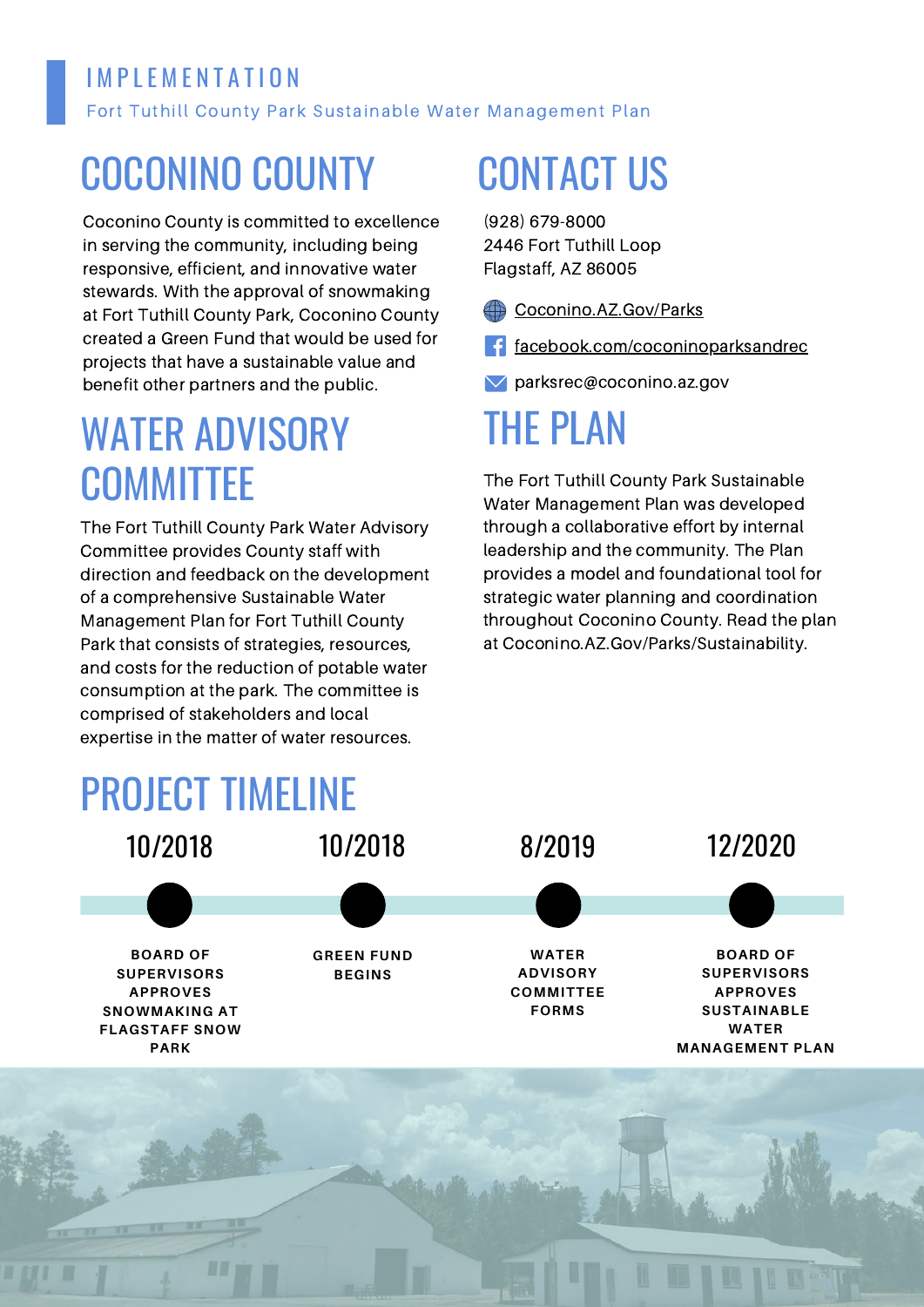#### **IMPLEMENTATION**

Fort Tuthill County Park Sustainable Water Management Plan

#### PROJECTS COMPLETED

#### **ENLEAK DETECTION**

Coconino County Parks & Recreation (CCPR) conducted a water leak detection in Summer 2020. The company identified a potential leak at the line from the West Latrine Building to the Quad. We recommend an additional leak test after the water line from the West Latrine Building is fixed.

#### **WE AMP IRRIGATION**

The Amphitheater lawn was initially installed with a zoned irrigation system; only one zone needs additional irrigation heads due to the area drying out. In 2017, CCPR staff placed turf around the tree since that area dries out more. In 2019, CCPR staff installed rain sensors to turn off irrigation if it is raining. In Fall 2019, CCPR staff began topdressing the Amphitheater lawn to build up the soil base and decrease irrigation needs; this will be an on-going maintenance task. Due to the difficulty of efficiently watering the sloped area of the Amphitheater lawn, the slope should be changed or eliminated which could also increase seating capacity.

#### STORMWATER

Fort Tuthill County Park currently has a stormwater collection system from the paved surfaces in the Quad and the parking lot north of the Quad that is aligned with County code. This allows water to be detained onsite to reduce downstream impacts, provides opportunity for infiltration and improves water quality to receiving waterways.

#### WATERLINE **SUBMETERS**

One goal of the Water Management Plan is to transition CCPR's partners towards paying for their own utilities and to be more water conscientious; partners include Flagstaff Extreme Adventure Course, Campground contractor Recreation Resource Management, North Pole Experience, and event producers at the Grandstands and Stables. CCPR has started this project and installed three water submeters and two electric submeters at Flagstaff Snow Park in the 2018/19 season.

#### **EN CAPITAL IMPROVEMENT PLAN BUDGET**

CCPR developed a 10-Year Capital Improvement Plan (CIP) to forecast budgeting needs in support of ongoing infrastructure and water systems maintenance at Fort Tuthill County Park. If funded, the Quad infrastructure Project could address any additional water leaks.

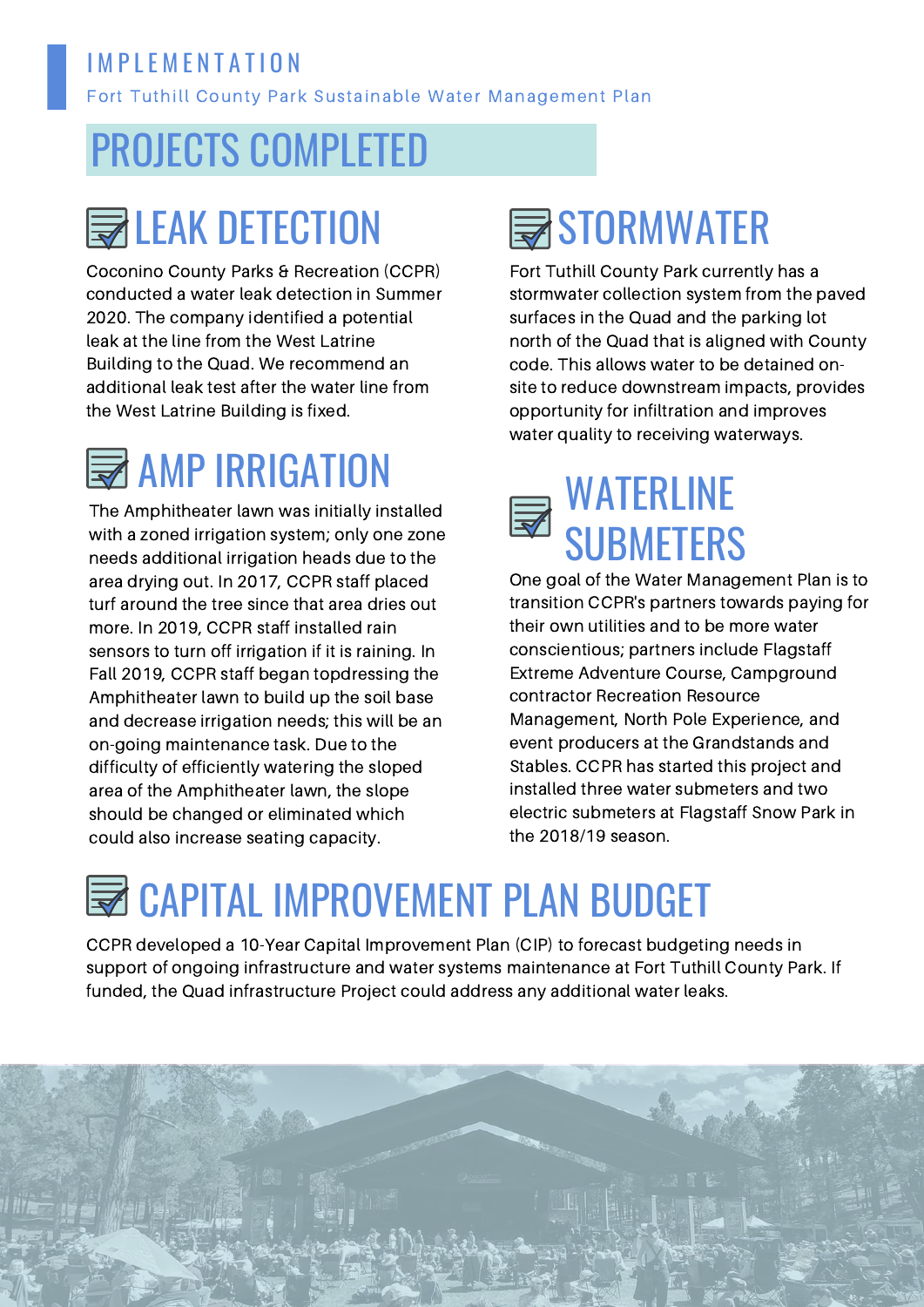#### I M P L E M E N T A T LON

Fort Tuthill County Park Sustainable Water Management Plan

#### PROJECTS COMPLETED (CONT.)

#### **RAMADA WATER USE**

CCPR staff is assessing how to limit excessive water use at public ramadas. During summer 2020, the department temporarily closed the yard hydrants for water conservation measures. Fort Tuthill County Park continues to have one seasonal drinking fountain and two water bottle refill stations available for park users.

# **HOSE BIBS &<br>RRIGATION LINES**

Every year, CCPR staff tests hose bibs and irrigation lines for any leaks when the water is turned on and shut off. There are approximately 100 hose bibs on the park. If leaks are detected or the device fails, staff replaces it.

### PRIORITY PROJECTS

#### QUAD WATER & SEWER UTILITIES

Updating the aged water and sewer utilities around the Fort Tuthill Quad is a priority. CCPR is proposing the Quad Infrastructure Project as one of the American Rescue Plan Act projects to receive County funding. With an engineering plan nearly complete, this project is almost shovel ready.

#### YARD HYDRANT **NVENTORY**

Undertake an inventory of yard hydrants at Fort Tuthill County Park and incorporate best management practices in annual maintenance.

## **S** WATER CHECKUP

With the City of Flagstaff, conduct an assessment or water checkup at Fort Tuthill County Park that entails assessing flow rates of faucets and fixtures, making recommendations for repair or replacement, and offering rebates as appropriate.

#### WEST LATRINE LEAK REPAIR

Repair water line from the West Latrine Building to the Quad. This potential leak was identified during the Summer 2020 water leak detection.